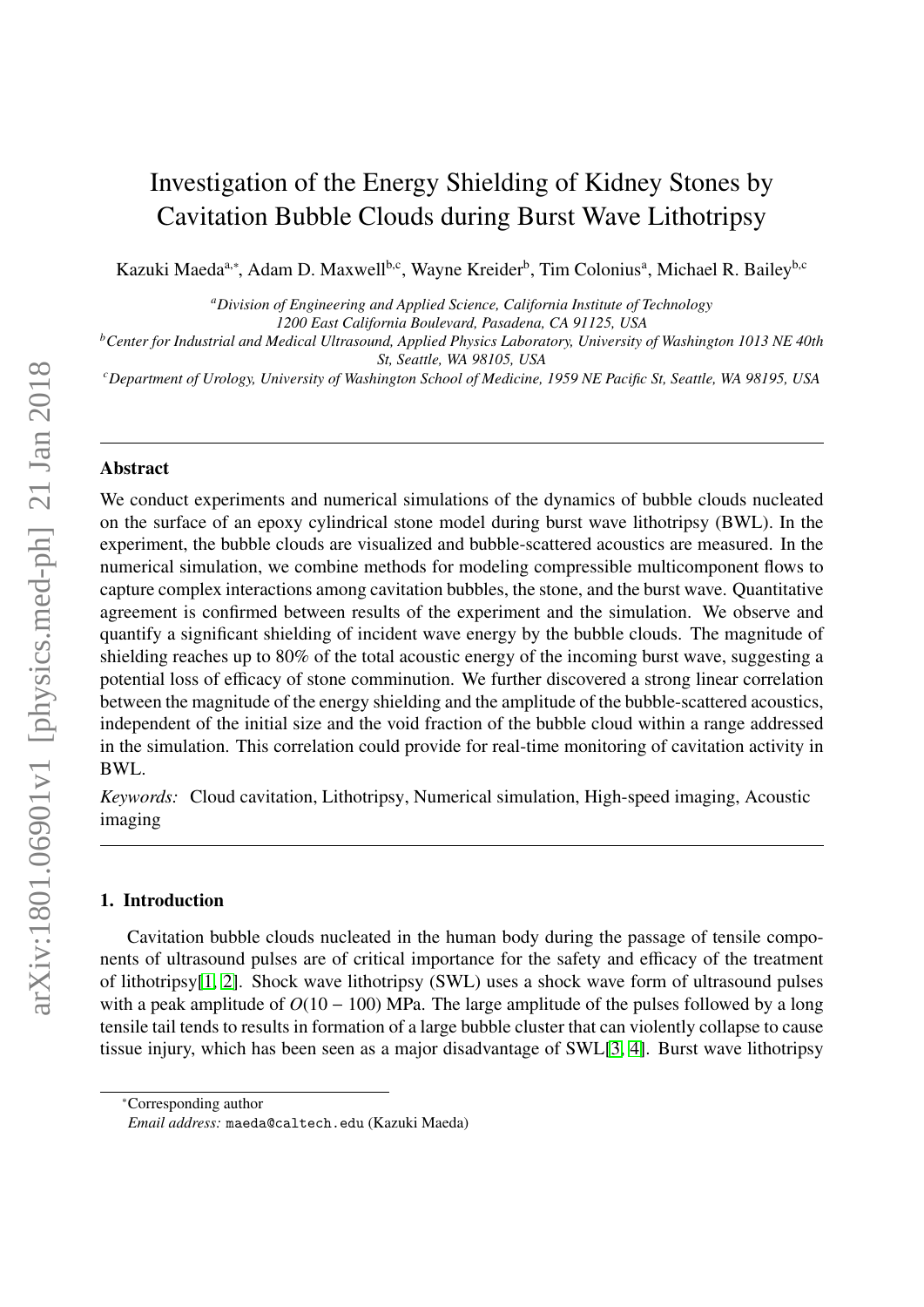<span id="page-1-0"></span>

Figure 1: (a) Schematic of the experimental setup. (b) Multi-element array medical transducer.

(BWL) is a newly proposed alternative to SWL that uses pulses of a continuous form of pressure wave (burst wave) with an amplitude of  $O(1 - 10)$  MPa and a frequency of  $O(100)$  kHz for stone comminution[\[5\]](#page-7-4). Due to the low peak amplitude of the wave, resulting cloud cavitation in BWL is expected to involve smaller bubbles and less violent bubble dynamics. Recent in vitro experiments show that cavitation bubble clouds with a size of *O*(1) mm are formed during a passage of the burst wave[\[6\]](#page-7-5). Such bubble clouds can scatter and absorb the incoming burst wave to cause energy shielding of a nearby kidney stone. The magnitude of this shielding has not been quantitatively analyzed, despite its importance for the efficacy of stone comminution. In the present study, we quantify the energy shielding by bubble clouds nucleated on the surface of an epoxy stone model during the passage of a burst wave with an amplitude of 7 MPa and a frequency of 340 kHz generated by a focused ultrasound transducer in water through experimental measurements and numerical simulation. In the experiment, we visualize the evolution of bubble clouds using a high-speed camera and measure the back-scattered acoustics from the bubbles with transducer array elements. In the simulation, we combine novel numerical methods for modeling compressible multiphase flows to capture complex interactions among bubbles, the stone, and the burst wave. Simulated evolution of the bubble cloud and bubble scattered acoustics quantitatively agree with the results of the experiment. We vary the initial void fraction and size of bubble cloud to assess the magnitude of the shielding as well as its correlation with the bubble-scattered acoustics. Results of the study indicate that the magnitude of the shielding reaches up to 80% of the total acoustic energy of the incident burst wave. We further discovered a strong linear correlation between the magnitude of the shielding and the amplitude of the back-scattered acoustics, independent of the initial condition of the cloud. The results of the study can be used to further identify appropriate parameters and improve the efficacy of stone comminution in BWL.

# 2. Experimental and numerical setups

Fig. [1a](#page-1-0) shows a schematic of the experimental setup. We generate pulses of 10 cycles of a sinusoidal pressure wave with a frequency of 340 kHz and a peak focal pressure of 7 MPa from a multi-element array focused transducer with an aperture of 180 mm and focal length of 150 mm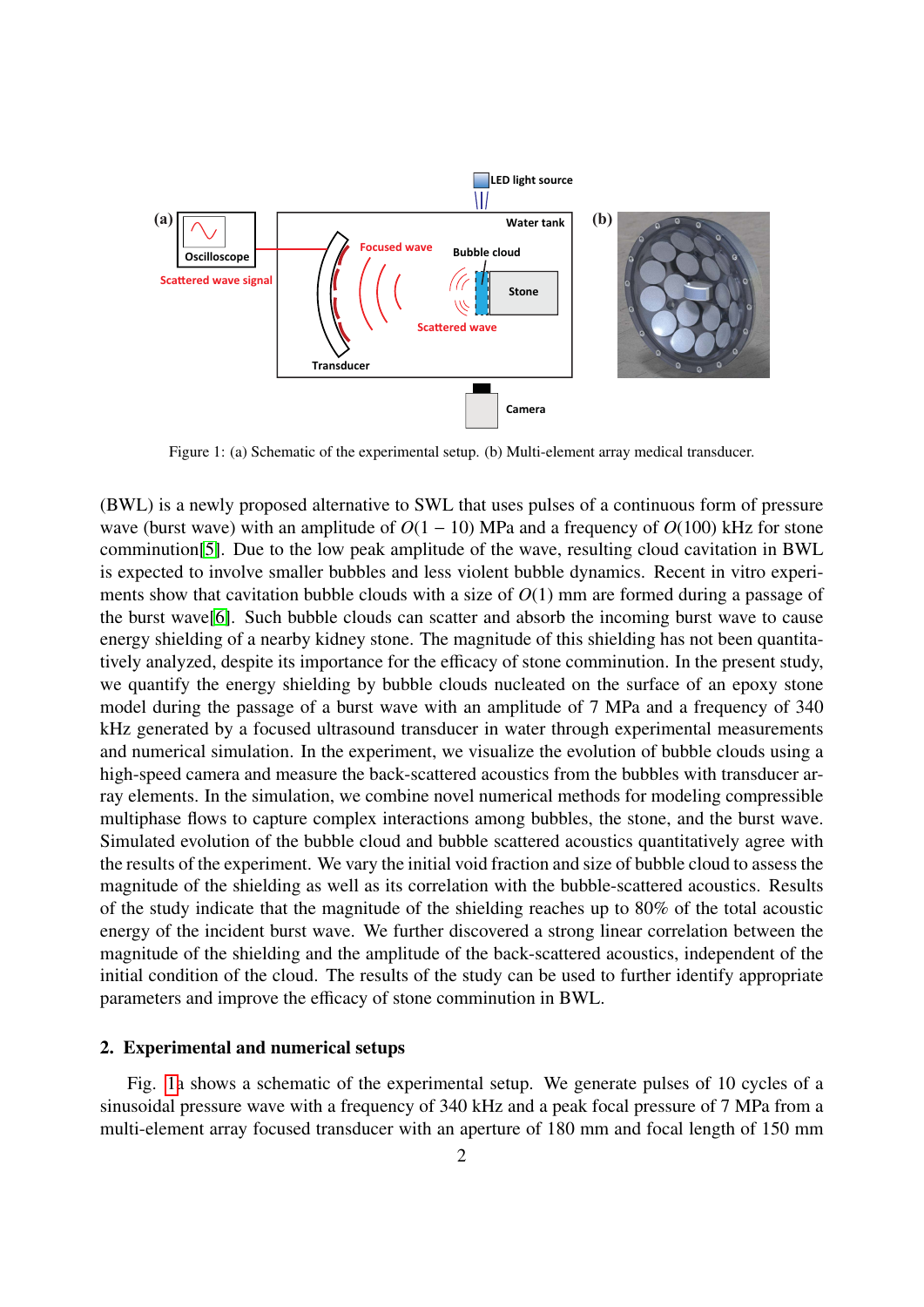(fig. 1b) toward a cylindrical shape of epoxy stone model with its axis aligned on the acoustic axis of the transducer. The pulse repetition frequency is 100 Hz. The focal point of the transducer is located at the center of the stone. The height and radius of the stone are 10 and 6.25 mm, respectively. A high-speed camera captures a thin layer of bubbles forming a cloud nucleated on the proximal base of the stone. We concurrently sample the back-scattered acoustics from the bubble cloud and the stone by using the transducer array elements. In simulations, we formulate the dynamics of the multi-component mixture using the compressible, multi-component, Navier-Stoke equation. We model the stone as an elastic solid with zero shear modulus with a density of 1200 kgm<sup>-3</sup> and a longitudinal sound speed of 2500 ms<sup>-1</sup>. The coupled dynamics of the stone and the surrounding water are modeled using an interface capturing method[\[7\]](#page-7-6). We model the transducer as a portion of a spherical surface with an aperture of 60 mm and a radius of 50 mm with its center located at the origin. We generate burst waves at the modeled surface by using a source term approach[\[8\]](#page-7-7). The governing equations are discretized on an axisymmetric grid and integrated using a fifth-order, finite volume WENO scheme. The grid size is uniform with a radial and axial width of 100  $\mu$ m in the stone-wave interaction region. For modeling bubbles, we utilize an Eulerian-Lagrangian method [\[9\]](#page-7-8). We initially distribute spherical bubble nuclei with a radius of 10  $\mu$ m in the cylindrical region that faces the proximal base of the stone, then track the radial evolution of the bubbles at the sub-grid scale and resolve the bubble-scattered acoustics on the grid. For the parametric study, we run simulations varying the thickness of the bubbly layer, *h*, and the initial void fraction,  $\beta_0$ , of the cylindrical cloud, within ranges of  $h \in [0.25, 1.5]$  mm and  $\beta_0 \in [1.0, 8.0] \times 10^{-5}$ , respectively. We capture the evolution of the bubbles and sample the back-<br>scattered acoustics at points on the acoustic source surface corresponding to the locations of the scattered acoustics at points on the acoustic source surface corresponding to the locations of the center of the transducer array elements.

## 3. Results and discussion

In fig. [2a](#page-3-0) we compare the evolution of the focal pressure during the passage of the burst wave obtained from the experiment and a simulation without the stone. The head of the wave arrives at the focal point at  $t = 0$ . The simulated waveform and the peak pressure agree well with those of the measurement, except for the small oscillations due to ring down after  $t = 30$  $\mu$ s. In fig. [2b](#page-3-0) we compare the evolution of the area occupied by the bubbles projected on a 2D plane, *A* mm<sup>2</sup>, obtained in the experimental visualization and the simulation with  $h = 1.0$  mm and  $B_0 = 1.0 \times 10^{-5}$ . Each data point of the measurement is obtained by averaging 440 independent  $\beta_0 = 1.0 \times 10^{-5}$ . Each data point of the measurement is obtained by averaging 440 independent realizations of the bubble clouds. The shaded area corresponds to the standard deviation resulting realizations of the bubble clouds. The shaded area corresponds to the standard deviation resulting from the randomness in the clouds. The result of the simulation shows that the cloud experiences a transient growth with rapid oscillations during the passage of the wave, up to about  $t = 30$  $\mu$ s, followed by a smooth decay after the passage of the wave. The result of the measurement cannot capture the oscillations, even though they may be present in the experiments, as the present sampling frequency was lower than that of the oscillation, while its growing trend until around at  $t = 30 \mu s$  and decay after the passage of the wave agree well with the result of the simulation. Fig. 2c shows representative images of bubble cloud obtained from the experimental visualization and the simulation at  $t = 20 \mu s$ . A layer of dispersed bubbles is present on the proximal base of the stone in both images. Fig. [3](#page-4-0) shows pressure contours at different instants in time during the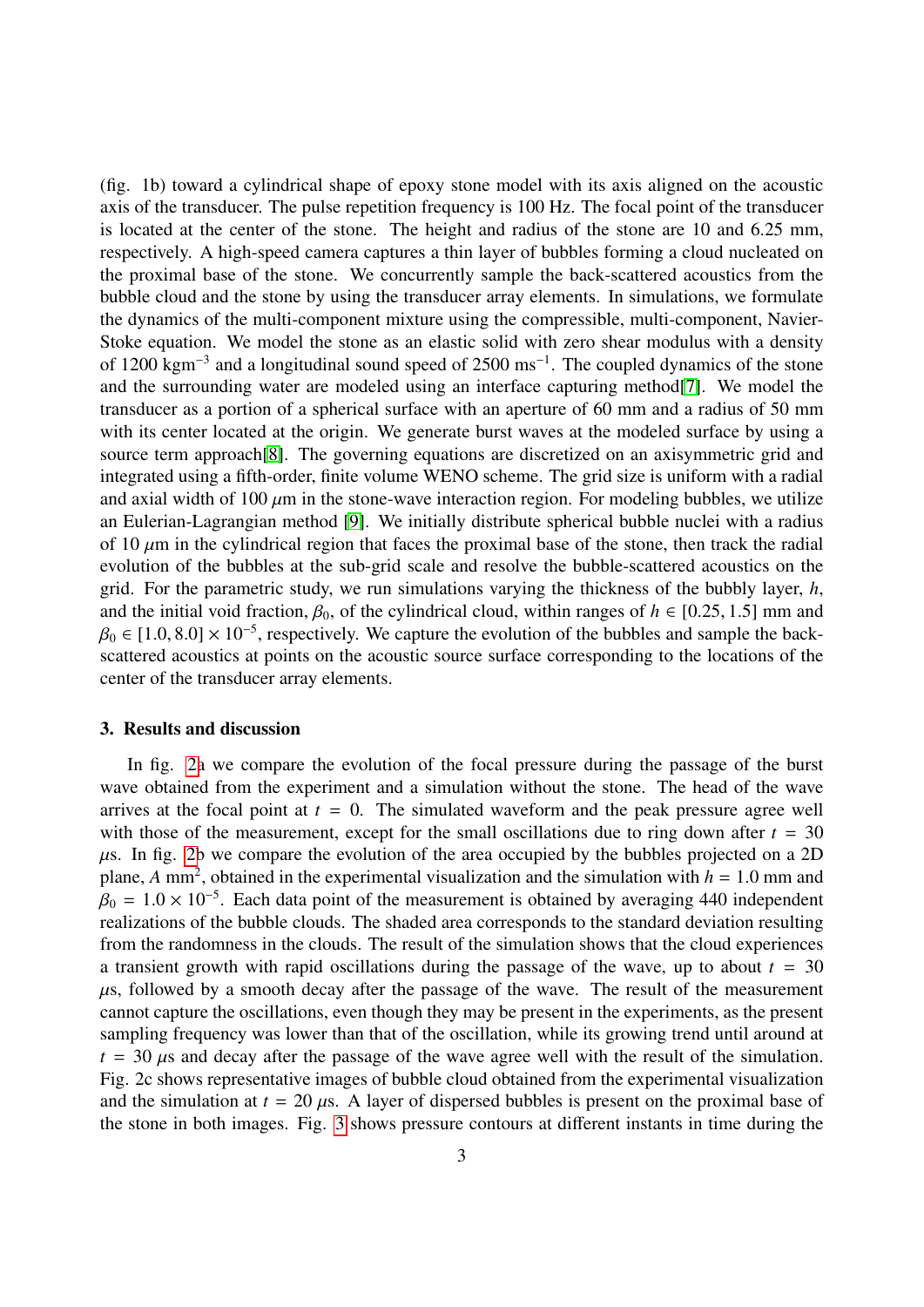<span id="page-3-0"></span>

Figure 2: Evolution of the focal pressure. (b) Evolution of the projected area of bubble cloud. Result of the simulation with  $h = 1$  mm and  $\beta_0 = 1.0 \times 10^{-5}$  is shown. (c) Images of representative bubble clouds obtained at  $t = 20 \,\mu s$  from the experiment and the simulation.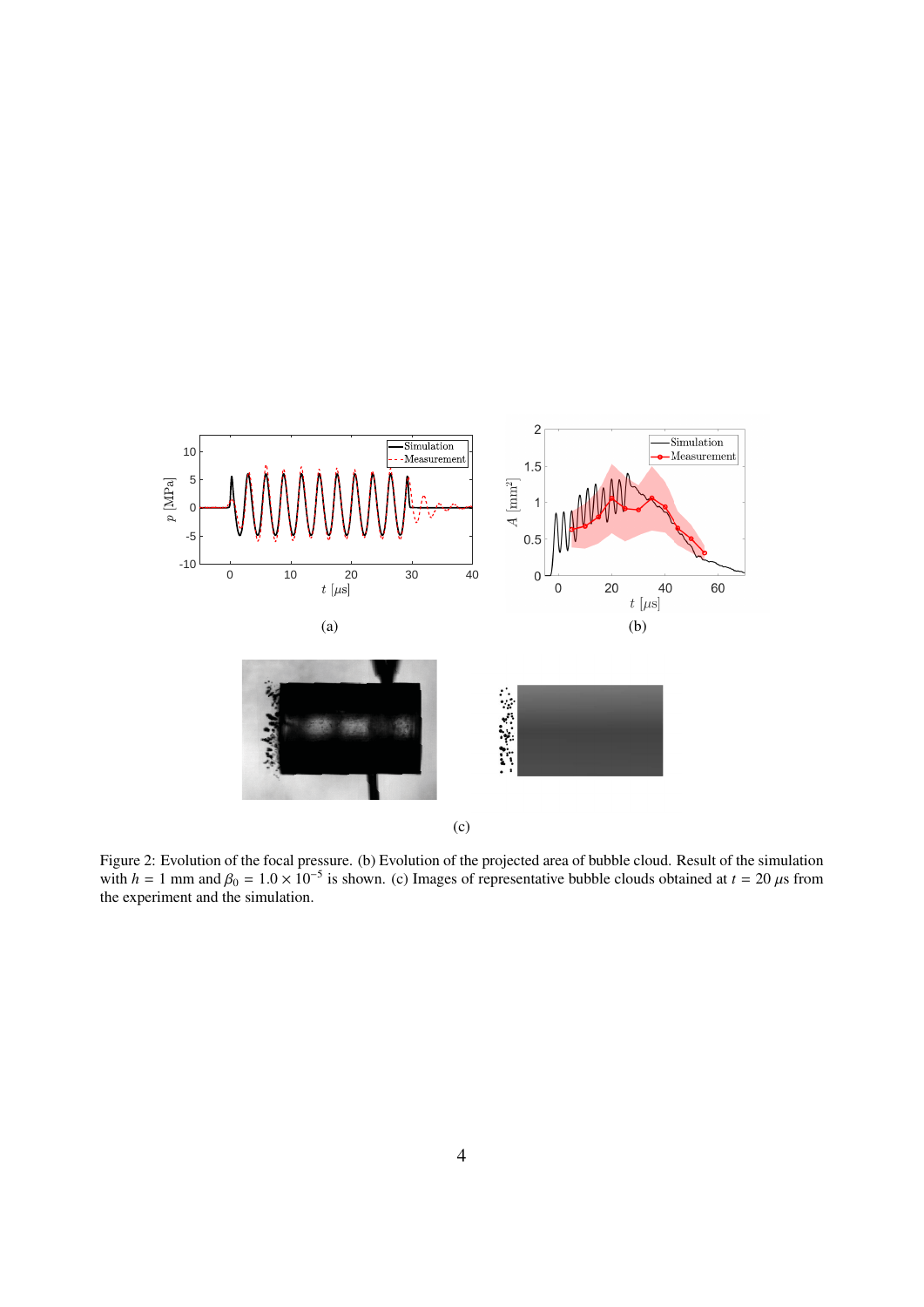<span id="page-4-0"></span>

Figure 3: Snapshots of the pressure contour on the axial-plane during the simulation with  $h = 1.0$  mm and  $\beta_0 =$ 1.0 × 10<sup>-5</sup> at (a) *t* = 10, (b) 20, (c) 30, and (d) 40 μs. Stone and the void fraction of bubbles are indicated with black<br>line and shading respectively line and shading, respectively.

simulation. A burst wave is generated and focused toward the stone (fig. [3a](#page-4-0)). A bubble cloud is excited during the passage of the wave (fig. [3b](#page-4-0)). A portion of the wave is scattered back from the bubbles and the stone, and the rest of the wave transmits through the stone and is scattered forward (fig. [3b](#page-4-0)). After the passage of the incident wave, weak reverberation of the pressure wave is observed in the stone (fig. [3d](#page-4-0)). Strong collapse of bubble cloud is not observed. This may be due to the small void fraction and size of the cloud. In order to quantify the amplitude of the back-scattered acoustics, we compute an imaging functional using the acoustic signals sampled in both the experiment and the simulation. The imaging functional at coordinate  $\zeta$  is defined as:

$$
I^{B}(z) = \sum_{j,l=1}^{N_{\text{sensor}}} C(\Delta t(z, x_j, x_l), x_j, x_l)
$$
 (1)

where *C* is the cross correlation of the signals obtained at coordinates  $x_j$  and  $x_l$ .  $\Delta$  is the difference between the acoustic travel time from *z* to  $x_l$  and that from *z* to  $x_j$ . Details of the algorithms to obtain the functional can be found in [\[10\]](#page-7-9). Fig. [4a](#page-5-0) and [4b](#page-5-0) show normalized contours of the imaging functional obtained in the experiment and the simulation. Coordinates with a large value of the imaging functional correspond to estimated locations of the acoustic source. In both plots, a region of a large value of the imaging functional is localized within the area of the stone. This result suggests that the acoustics scattered from the stone (and the bubbles) are captured in both the experiment and the simulation, and their magnitude can be quantified by the imaging functional. Fig. [4c](#page-5-0) shows the evolution of the acoustic energy in the stone during three distinct simulation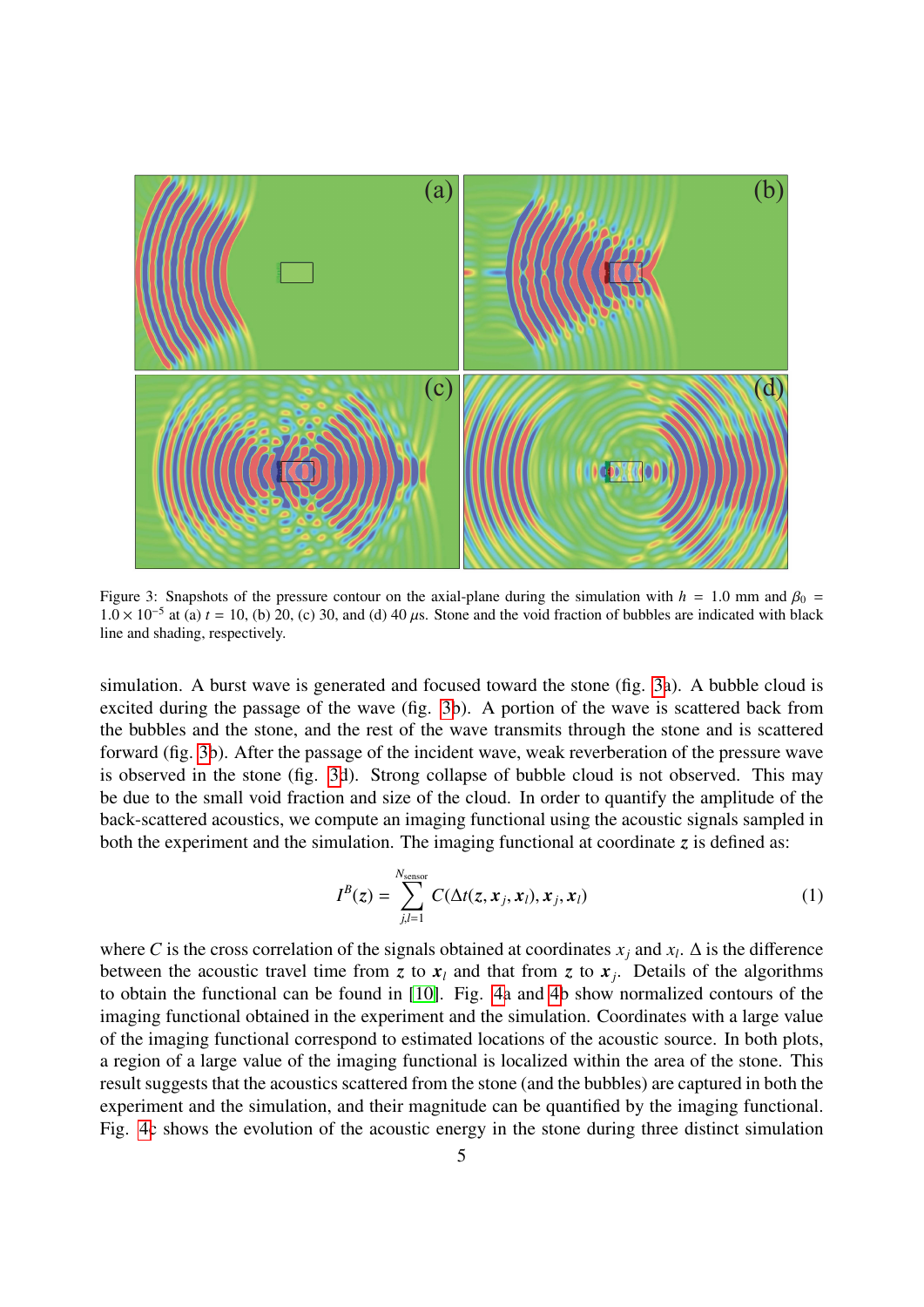<span id="page-5-0"></span>

Figure 4: (a) Normalized contour of the imaging functional obtained from the experiment. Stone is indicated by a dotted line. The length unit is mm. (b) That obtained from the simulation. Sensor locations are indicated by white dots. (c) Evolution of the acoustic energy in the stone. (d) Correlation between the shielding factor and the maximum value of the imaging functional.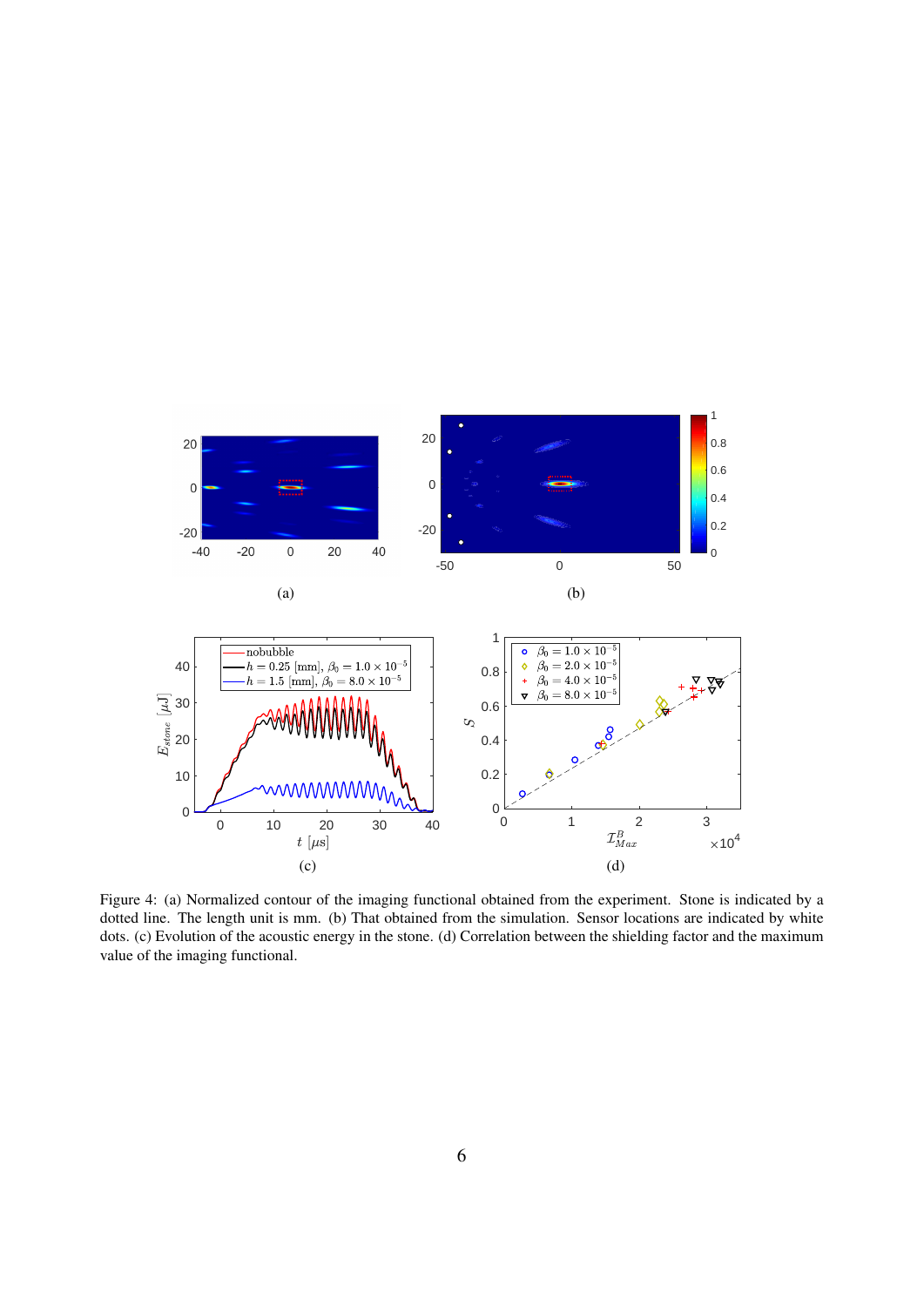cases: without bubbles; with a thin and dilute cloud (*h* = 0.25 mm and  $\beta_0 = 1.0 \times 10^{-5}$ ); with a thick and dense cloud (*h* = 1.5 mm and  $\beta_0 = 8.0 \times 10^{-5}$ ). In all the cases, the energy steadily grows thick and dense cloud ( $h = 1.5$  mm and  $\beta_0 = 8.0 \times 10^{-5}$ ). In all the cases, the energy steadily grows<br>after arrival of the wave until around at  $t = 10 \mu s$ , then oscillates around a constant value during the after arrival of the wave until around at  $t = 10 \,\mu s$ , then oscillates around a constant value during the passage of the wave until around at  $t = 30 \,\mu s$ . After the passage of the wave, the energy steadily decays and reaches zero around at  $t = 40 \mu s$ . The energy is highest for all *t* when there are no bubbles. The energy level is slightly decreased with the thin and dilute cloud, while it is drastically reduced with the thick and dense cloud. This result indicates that the energy shielding by bubbles is enhanced by increasing the thickness and/or the void fraction of the cloud. To quantify the correlation between the shielding and the scattered acoustics, in fig [4d](#page-5-0) we plot the shielding factor *S* as a function of the maximum value of the imaging functional,  $I_{\text{Max}}^B$ . The shielding factor is defined as

$$
S = 1 - \frac{P}{P_{\text{ref}}},\tag{2}
$$

where  $P$  is the total work done by the acoustic energy to the stone during each simulation:  $P = \int E_{\text{stone}} dt$ .  $P_{\text{ref}}$  is the reference value of *P* obtained in the case without bubbles. Note that  $S = 0$  and  $S = 1$  indicates no shielding and perfect shielding (no energy transmission into the stone), respectively. The maximum value of the shielding factor in the plot is approximately 0.8, indicating that up to 80% of the total energy of the incident burst wave can be absorbed/scattered by bubbles that otherwise transmits into the stone. Interestingly, the plot also indicates a strong linear correlation between the shielding factor and the maximum imaging functional within the global range of the shielding factor, independent of the initial condition of bubbles. This correlation suggests that the scattered acoustics can be directly used to estimate the magnitude of the shielding regardless of the bubble dynamics, at least within the range of parameters of bubble cloud addressed in the present study.

# 4. Conclusion

We quantified the energy shielding of kidney stones by a bubble cloud nucleated on the stone surface during the passage of a burst wave through a combined experimental and numerical approach. Simulated evolution of the bubble cloud and the bubble-scattered acoustics using a compressible multicomponent flow solver showed quantitative agreement with the results of highspeed photography and acoustic measurements. Results of the simulation revealed that the magnitude of the energy shielding by a thin layer of bubble cloud can reach up to 80% of the total energy of the burst wave, indicating a large potential loss of efficacy in the treatment of BWL due to cloud cavitation. Furthermore, we discovered a strong linear correlation between the magnitude of the shielding and the amplitude of the back-scattered acoustics. This correlation could be used, for example, to monitor the magnitude of the shielding in a human body by using ultrasound imaging in real time during the treatment of BWL, and adjust parameters to minimize shielding during a procedure. Future work can include further detailed analysis of the bubble-scattered acoustics as well as assessment of the effect of the amplitude and frequency of the burst wave on the energy shielding.